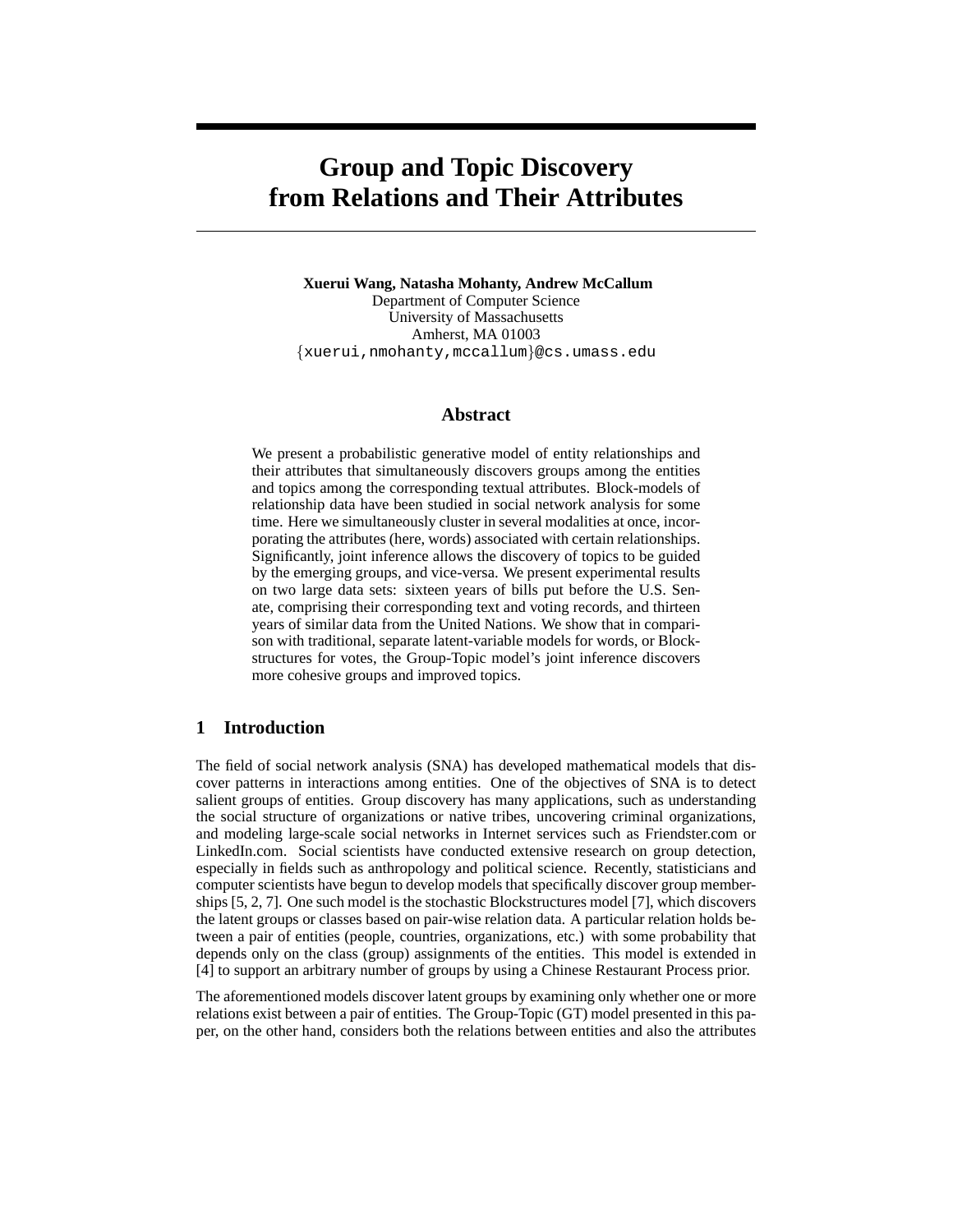of the relations (e.g., the text associated with the relations) when assigning group memberships. The GT model can be viewed as an extension of the stochastic Blockstructures model [7] with the key addition that group membership is conditioned on a latent variable, which in turn is also associated with the attributes of the relation. In our experiments, the attributes of relations are words, and the latent variable represents the topic responsible for generating those words. Our model captures the (language) attributes associated with interactions, and uses distinctions based on these attributes to better assign group memberships.

Consider a legislative body and imagine its members forming coalitions (groups), and voting accordingly. However, different coalitions arise depending on the topic of the resolution up for a vote. In the GT model, the discovery of groups is guided by the emerging topics, and the forming of topics is shaped by emerging groups.Resolutions that would have been assigned the same topic in a model using words alone may be assigned to different topics if they exhibit distinct voting patterns. Topics may be merged if the entities vote very similarly on them. Likewise, multiple different divisions of entities into groups are made possible by conditioning them on the topics.

The importance of modeling the language associated with interactions between people has recently been demonstrated in the Author-Recipient-Topic (ART) model [6]. It can measure role similarity by comparing the topic distributions for two entities. However, the ART model does not explicitly discover groups formed by entities. When forming latent groups, the GT model simultaneously discovers salient topics relevant to relationships between entities—topics which the models that only examine words are unable to detect.

We demonstrate the capabilities of the GT model by applying it to two large sets of voting data: one from US Senate and the other from the General Assembly of the UN. The model clusters voting entities into coalitions and simultaneously discovers topics for word attributes describing the relations (bills or resolutions) between entities. We find that the groups obtained from the GT model are significantly more cohesive ( $p$ -value  $< 0.01$ ) than those obtained from the Blockstructures model. The GT model also discovers new and more salient topics that help better predict entities' behaviors.

# **2 Group-Topic Model**

The Group-Topic model is a directed graphical model that clusters entities with relations between them, as well as attributes of those relations. The relations may be either symmetric or asymmetric and have multiple attributes. In this paper, we focus on symmetric relations and have words as the attributes on relations. The graphical model representation of the model and our notation are shown in Figure 1.

Without considering the topics of events, or by treating all events in a corpus as reflecting a single topic, the simplified model becomes equivalent to the stochastic Blockstructures model [7]. Here, each event defines a relationship, *e.g.*, whether in the event two entities' group(s) behave the same way or not. On the other hand, in our model a relation may also have multiple attributes. When we consider the complete model, the dataset is dynamically divided into T sub-blocks each of which corresponds to a topic. The generative process of the GT model is as right.

$$
\begin{array}{l} \hline t_b \sim \text{Uniform}(1/T) \\ w_{it} | \phi_t \sim \text{Multinomial}(\phi_t) \\ \phi_t | \eta \sim \text{Dirichlet}(\eta) \\ g_{it} | \theta_t \sim \text{Multinomial}(\theta_t) \\ \theta_t | \alpha \sim \text{Dirichlet}(\alpha) \\ v_{ij}^{(b)} | \gamma_{g_ig_j}^{(b)} \sim \text{Binomial}(\gamma_{g_ig_j}^{(b)}) \\ \gamma_{gh}^{(b)} | \beta \sim \text{Beta}(\beta). \end{array}
$$

We want to perform joint inference on (text) attributes and relations to obtain topic-wise group memberships. We employ Gibbs sampling to conduct inference. Note that we adopt conjugate priors in our setting, and thus we can easily integrate out  $\theta$ ,  $\phi$  and  $\gamma$  to decrease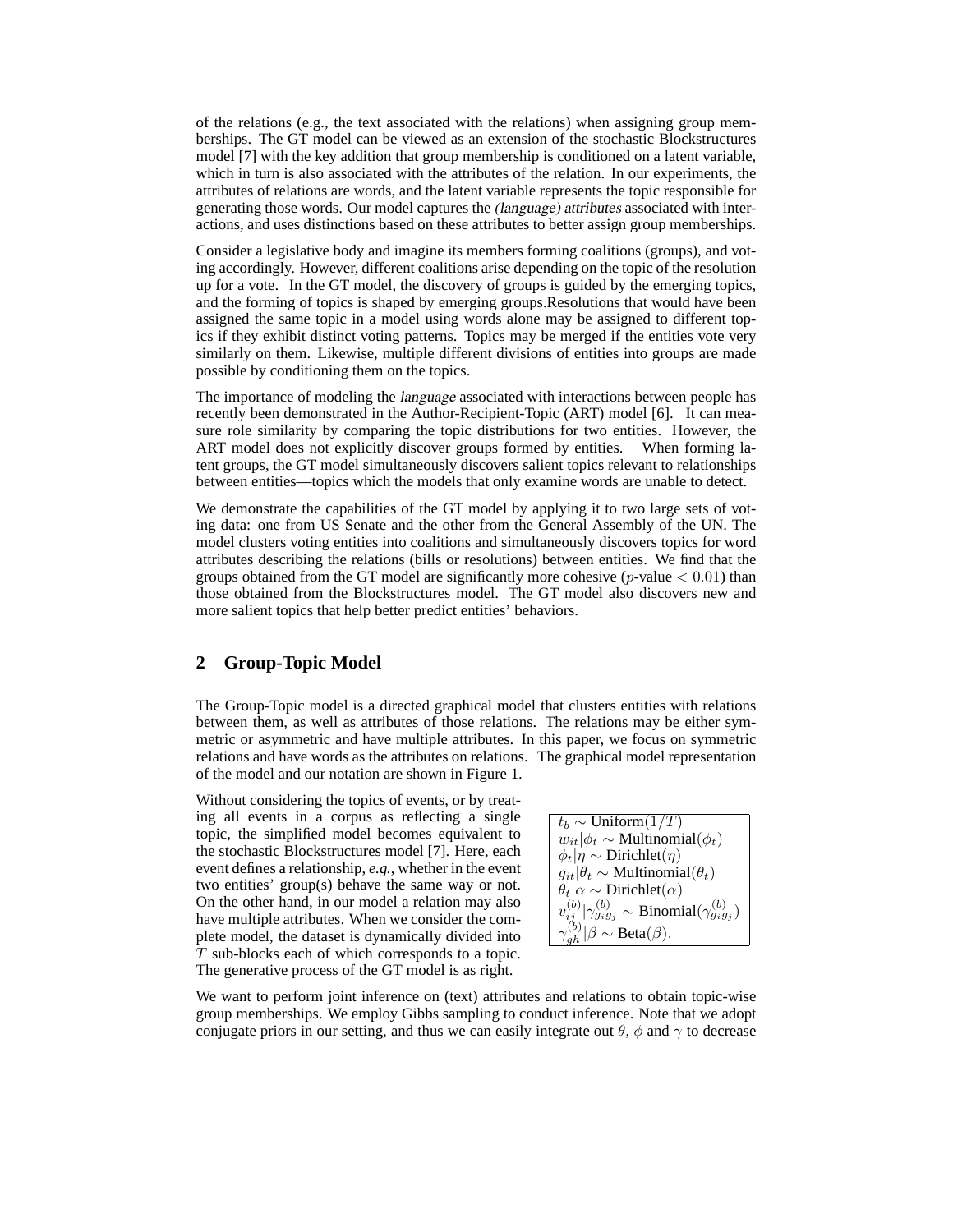

Figure 1: The Group-Topic model and notations used in this paper

the uncertainty associated with them.. In our case we need to compute the conditional distribution  $P(g_{st}|\mathbf{w}, \mathbf{v}, \mathbf{g}_{-st}, \mathbf{t}, \alpha, \beta, \eta)$  and  $P(t_b|\mathbf{w}, \mathbf{v}, \mathbf{g}, \mathbf{t}_{-b}, \alpha, \beta, \eta)$ , where  $\mathbf{g}_{-st}$  denotes the group assignments for all entities except entity s in topic t, and  $t_{-b}$  represents the topic assignments for all events except event  $b$ . Beginning with the joint probability of a dataset, and using the chain rule, we can obtain the conditional probabilities conveniently. In our setting, the relationship we are investigating is always symmetric, so we do not distinguish  $R_{ij}$  and  $R_{ji}$  in our derivations (only  $R_{ij}$  ( $i \leq j$ ) remain). Thus

$$
\begin{array}{l} P(g_{st}|\textbf{v},\textbf{g}_{-st},\textbf{w},\textbf{t},\alpha,\beta,\eta)\\ \propto \begin{array}{l} \frac{\alpha_{g_{st}}+n_{tg_{st}}-1}{\sum_{g=1}^G(\alpha_g+n_{tg})-1} \prod_{b=1}^B \left(I(t_b\ \ = \ \ t) \prod_{h=1}^G \frac{\prod_{k=1}^2 \prod_{s=1}^{d_{g_{st}hk}^{(b)}} \left(\beta_k+m_{g_{st}hk}^{(b)}-x\right)}{\prod_{x=1}^{\sum_{k=1}^2 d_{g_{st}hk}^{(b)}} \left((\sum_{k=1}^2 (\beta_k+m_{g_{st}hk}^{(b)})-x\right)}\right), \end{array}
$$

where  $n_{tg}$  represents how many entities are assigned into group g in topic t,  $c_{tv}$  represents how many tokens of word v are assigned to topic t,  $m_{ghk}^{(b)}$  represents how many times group g and h vote same  $(k = 1)$  and differently  $(k = 2)$  on event b,  $I(t_b = t)$  is an indicator function, and  $d_{g_{st}hk}^{(b)}$  is the increase in  $m_{g_{st}hk}^{(b)}$  if entity s were assigned to group  $g_{st}$  than without considering s at all (if  $I(t_b = t) = 0$ , we ignore the increase in event b).

$$
P(t_b|\mathbf{v}, \mathbf{g}, \mathbf{w}, \mathbf{t}_{-b}, \alpha, \beta, \eta)
$$
  

$$
\propto \frac{\prod_{v=1}^{V} \prod_{x=1}^{e_v^{(b)}} (\eta_v + c_{t_b v} - x)}{\prod_{x=1}^{V} \prod_{v=1}^{e_v^{(b)}} (\sum_{v=1}^{V} (\eta_v + c_{t_b v}) - x)} \prod_{g=1}^{G} \prod_{h=g}^{G} \frac{\prod_{k=1}^{2} \Gamma(\beta_k + m_{ghk}^{(b)})}{\Gamma(\sum_{k=1}^{2} (\beta_k + m_{ghk}^{(b)}))},
$$

where  $e_v^{(b)}$  is the number of tokens of word v in event b.

The GT model uses information from two different modalities whose likelihoods are generally not directly comparable, since the number of occurrences of each type may vary greatly. Thus we raise the first term in the above formula to a power, as is common in speech recognition when the acoustic and language models are combined.

# **3 Related Work**

There has been a surge of interest in models that describe relational data, or relations between entities viewed as links in a network, including recent work in group discovery [2, 5]. The GT model is an enhancement of the stochastic Blockstructures model [7] and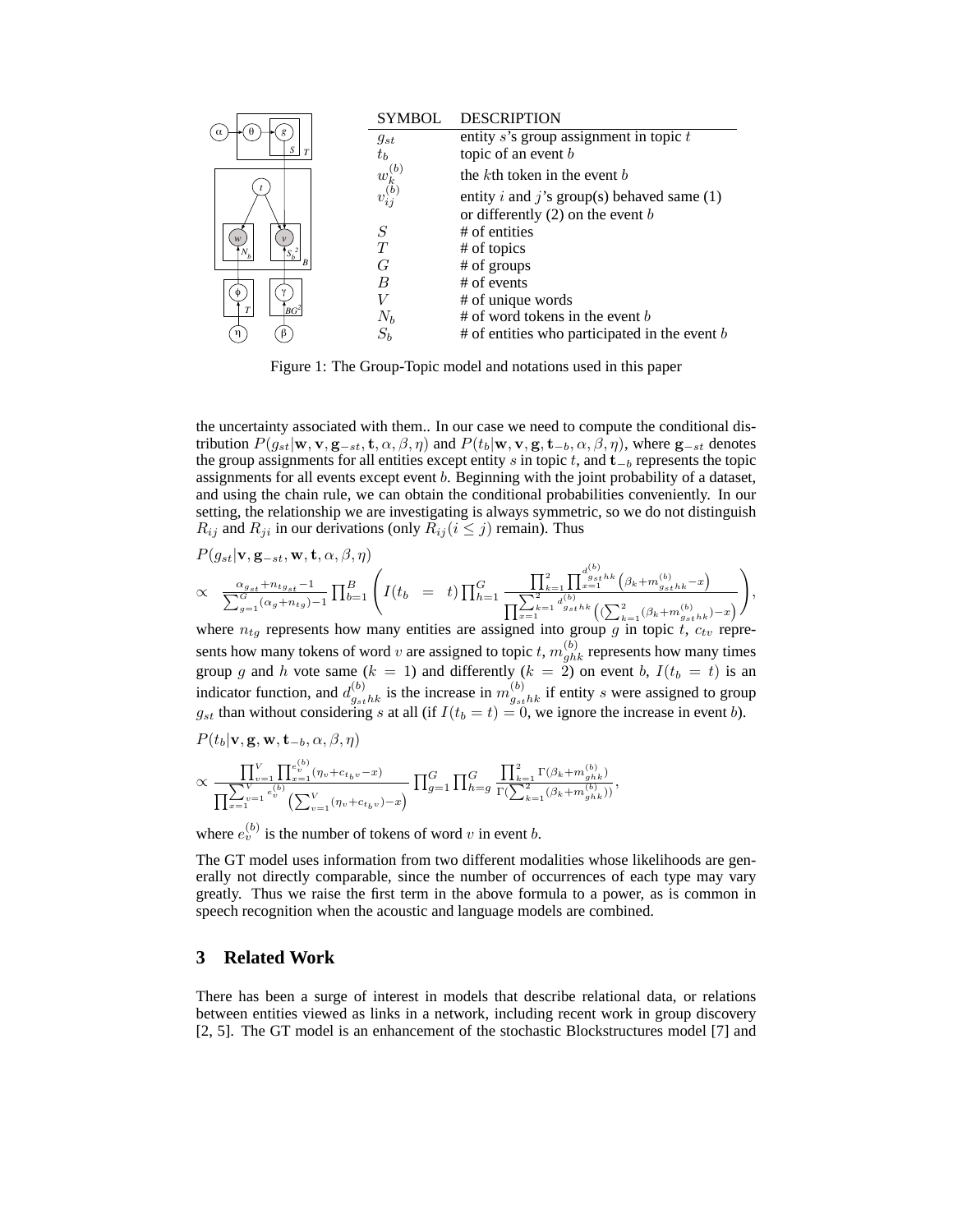| Datasets $\vert$ |        | Avg. AI for GT   Avg. AI for Baseline   $p$ -value |            |
|------------------|--------|----------------------------------------------------|------------|
| <b>Senate</b>    | 0.8294 | 0.8198                                             | $\leq .01$ |
| UN               | 0.8664 | 0.8548                                             | < 0.01     |

Table 1: Average AI for GT and Baseline for both Senate and UN datasets. The group cohesion in GT is significantly better than in baseline.

the extended model of Kemp et al. [4] as it takes advantage of information from different modalities by conditioning group membership on topics. In this sense, the GT model draws inspiration from the Role-Author-Recipient-Topic (RART) model [6]. As an extension of ART model, RART clusters together entities with similar roles. In contrast, the GT model presented here clusters entities into groups based on their relations to other entities.

There has been a considerable amount of previous work in understanding voting patterns. Exploring the notion that the behavior of an entity can be explained by its (hidden) group membership, Jakulin and Buntine [3] develop a discrete PCA model for discovering groups, where each entity can belong to each of the  $k$  groups with a certain probability, and each group has its own specific pattern of behaviors. They apply this model to voting data in the 108th US Senate where the behavior of an entity is its vote on a resolution. We apply our GT model also to voting data. However, unlike [3], since our goal is to cluster entities based on the similarity of their voting patterns, we are only interested in whether a pair of entities voted the same or differently, not their actual yes/no votes. This "content-ignorant" feature is similarly found in work on web log clustering [1].

## **4 Experimental Results**

We present experiments applying the GT model to the voting records of members of two legislative bodies: the US Senate and the UN General Assembly. For comparison, we present the results of a baseline method that first uses a mixture of unigrams to discover topics and associate a topic with each resolution, and then runs the Blockstructures model [7] separately on the resolutions assigned to each topic. This baseline approach is similar to the GT model in that it discovers both groups and topics, and has different group assignments on different topics. However, whereas the baseline model performs inference serially, GT performs joint inference simultaneously.

We are interested in the quality of both the groups and the topics. In the political science literature, group cohesion is quantified by the *Agreement Index (AI)* [3], which, based on the number of group members that vote Yes, No or Abstain, measures the similarity of votes cast by members of a group during a particular roll call. Higher AI means better cohesion. The group cohesion using the GT model is found to be significantly greater than the baseline group cohesion under pairwise t-test, as shown in Table 1 for both datasets, which indicates that the GT model is better able to capture cohesive groups.

#### **4.1 The US Senate Dataset**

Our Senate dataset consists of the voting records of Senators in the 101st-109th US Senate (1989-2005) obtained from the Library of Congress THOMAS database. During a roll call for a particular bill, a Senator may respond *Yea* or *Nay* to the question that has been put to vote, else the vote will be recorded as *Not Voting*. We do not consider *Not Voting* as a unique vote since most of the time it is a result of a Senator being absent from the session of the US Senate. The text associated with each resolution is composed of its index terms provided in the database. There are 3423 resolutions in our experiments (we excluded roll calls that were not associated with resolutions). Since there are far fewer words than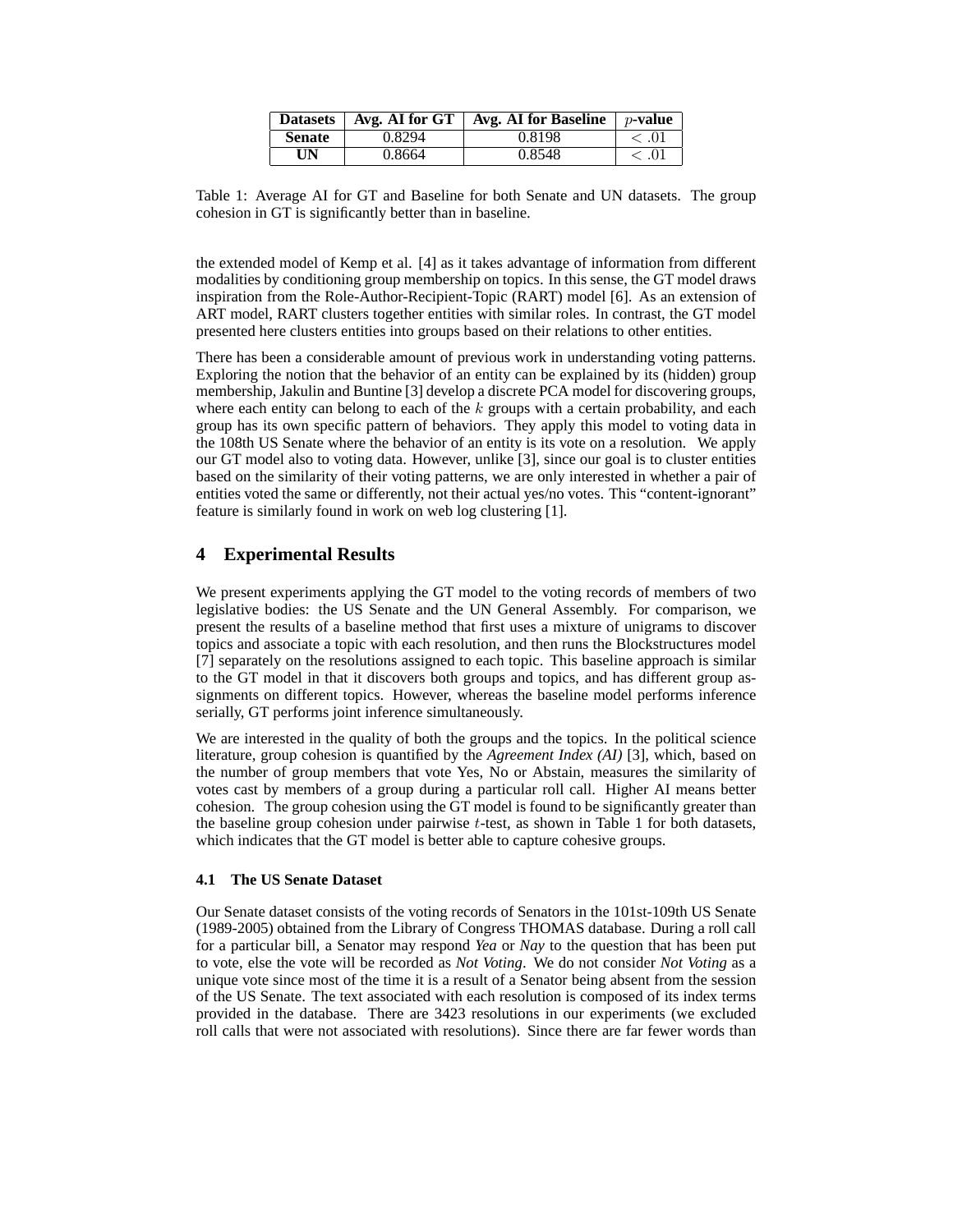| <b>Economic</b> | <b>Education</b> | <b>Military Misc.</b> | <b>Energy</b> |
|-----------------|------------------|-----------------------|---------------|
| federal         | education        | government            | energy        |
| labor           | school           | military              | power         |
| insurance       | aid              | foreign               | water         |
| aid             | children         | tax                   | nuclear       |
| tax             | drug             | congress              | gas           |
| business        | students         | aid                   | petrol        |
| employee        | elementary       | law                   | research      |
| care            | prevention       | policy                | pollution     |

Table 2: Top words for topics generated with the mixture of unigrams model on the Senate dataset. The headers are our own summary of the topics.

| <b>Economic</b> | <b>Education + Domestic</b> | Foreign      | <b>Social Security + Medicare</b> |
|-----------------|-----------------------------|--------------|-----------------------------------|
| labor           | education                   | foreign      | social                            |
| insurance       | school                      | trade        | security                          |
| tax             | federal                     | chemicals    | insurance                         |
| congress        | aid                         | tariff       | medical                           |
| income          | government                  | congress     | care                              |
| minimum         | tax                         | drugs        | medicare                          |
| wage            | energy                      | communicable | disability                        |
| business        | research                    | diseases     | assistance                        |

Table 3: Top words for topics generated with the GT model on the Senate dataset. The topics are influenced by both the words and votes on the bills.

pairs of votes, we raise the text likelihood to the 5th power (mentioned in Section 2) in the experiments with this dataset so as to balance its influence during inference.

We cluster the data into 4 topics and 4 groups (cluster sizes are chosen somewhat arbitrarily) and compare the results of GT with the baseline. The most likely words for each topic from the traditional mixture of unigrams model is shown in Table 2, whereas the topics obtained using GT are shown in Table 3. The GT model collapses the topics **Education** and **Energy** together into **Education and Domestic**, since the voting patterns on those topics are quite similar. The new topic **Social Security + Medicare** did not have strong enough word coherence to appear in the baseline model, but it has a very distinct voting pattern, and thus is clearly found by the GT model. Thus, importantly, GT discovers topics that help predict people's behavior and relations, not simply word co-occurrences.

Examining the group distribution across topics in the GT model, we find that on the topic **Economic** the Republicans form a single group whereas the Democrats split into 3 groups indicating that Democrats have been somewhat divided on this topic. On the other hand, in **Education + Domestic** and **Social Security + Medicare**, Democrats are more unified whereas the Republicans split into 3 groups. The group membership of Senators on **Education + Domestic** issues is shown in Table 4. We see that the first group of Republicans include a Democratic Senator from Texas, a state that usually votes Republican. Group 2 (majority Democrats) includes Sen. Chafee who has been involved in initiatives to improve education, as well as Sen. Jeffords who left the Republican Party to become an Independent and has championed legislation to strengthen education and environmental protection.

Nearly all the Republican Senators in Group 4 (in Table 4) are advocates for education and many of them have been awarded for their efforts. For instance, Sen. Voinovich and Sen. Symms are strong supporters of early education and vocational education, respectively; and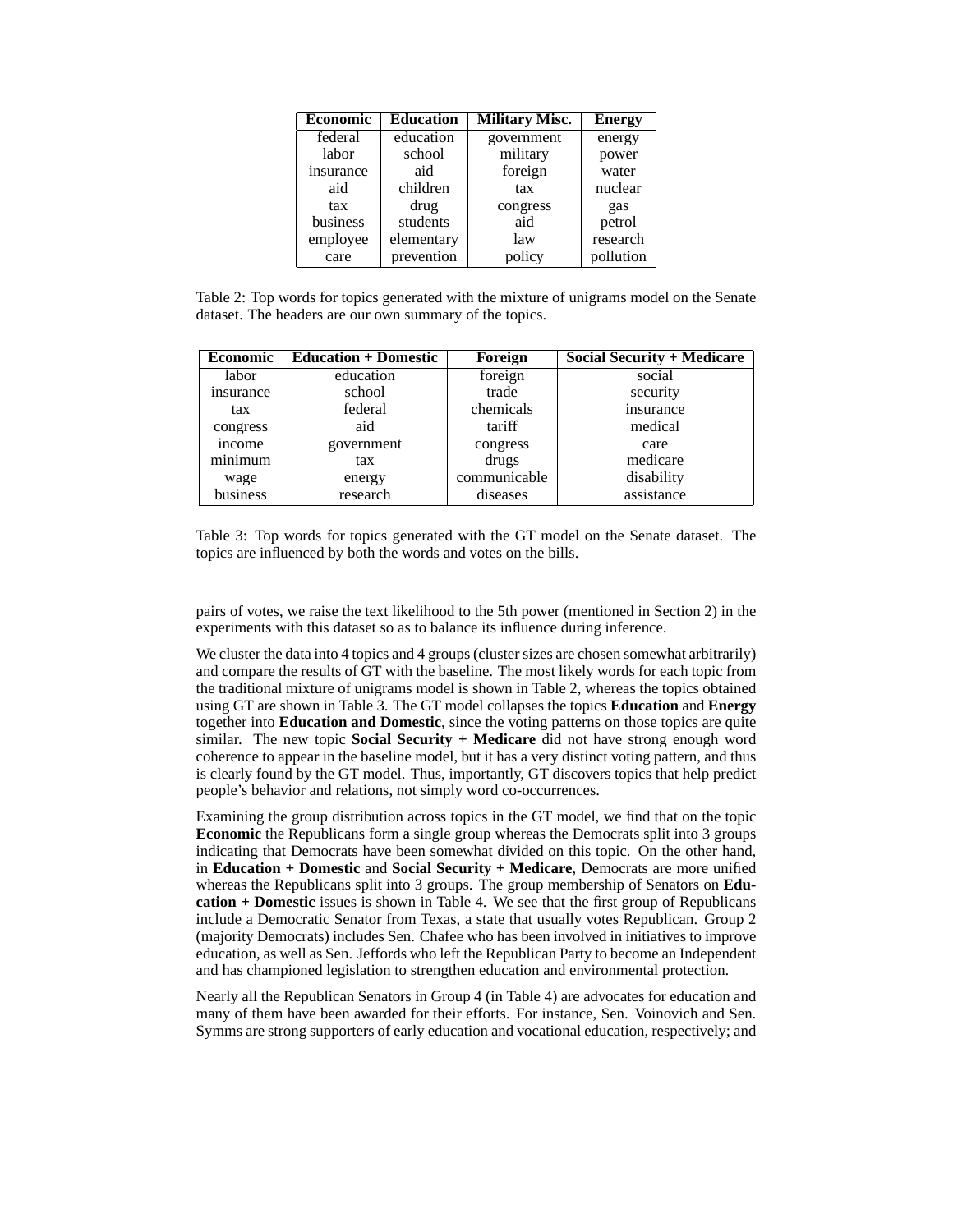| Group 1         | Group 3              | Group 4          |                   |
|-----------------|----------------------|------------------|-------------------|
| 73 Republicans  | Cohen $(R-ME)$       | Armstrong (R-CO) | Brown (R-CO)      |
| Krueger (D-TX)  | Danforth (R-MO)      | Garn (R-UT)      | DeWine (R-OH)     |
| Group 2         | Durenberger (R-MN)   | Humphrey (R-NH)  | Thompson (R-TN)   |
| 90 Democrats    | Hatfield (R-OR)      | McCain (R-AZ)    | Fitzgerald (R-IL) |
| Chafee $(R-RI)$ | Heinz (R-PA)         | $McClure (R-ID)$ | Voinovich (R-OH)  |
| Jeffords (I-VT) | Kassebaum (R-KS)     | Roth (R-DE)      | Miller (D-GA)     |
|                 | Packwood (R-OR)      | $Symms(R-ID)$    | Coleman (R-MN)    |
|                 | Specter $(R$ -PA $)$ | Wallop(R-WY)     |                   |
|                 | Snowe $(R-ME)$       |                  |                   |
|                 | Collins (R-ME)       |                  |                   |

Table 4: Senators in the four groups corresponding to **Education + Domestic** in Table 3.

| <b>Everything Nuclear</b> | <b>Human Rights</b> | <b>Security in Middle East</b> |
|---------------------------|---------------------|--------------------------------|
| nuclear                   | rights              | occupied                       |
| weapons                   | human               | israel                         |
| use                       | palestine           | syria                          |
| implementation            | situation           | security                       |
| countries                 | israel              | calls                          |

Table 5: Top words for topics generated from mixture of unigrams model with the UN dataset. Only text information is utilized to form the topics, as opposed to Table 6 where our GT model takes advantage of both text and voting information.

Sen. Roth has voted for tax deductions for education. It is also interesting to see that Sen. Miller (D-GA) appears in a Republican group; although he is in favor of educational reforms, he is a conservative Democrat and frequently criticizes his own party—even backing Republican George W. Bush over Democrat John Kerry in the 2004 Presidential Election.

Many of the Senators in Group 3 have also focused on education and other domestic issues such as energy, however, they often have a more liberal stance than those in Group 4, and come from states that are historically less conservative. For example, Sen. Danforth has presented bills for a more fair distribution of energy resources. Sen. Kassebaum is known to be uncomfortable with many Republican views on domestic issues such as education, and has voted against voluntary prayer in school. Thus, both Groups 3 and 4 differ from the Republican core (Group 2) on domestic issues, and also differ from each other.

We also inspect the Senators that switch groups the most across topics in the GT model. The top 5 Senators are Shelby (D-AL), Heflin (D-AL), Voinovich (R-OH), Johnston (D-LA), and Armstrong (R-CO). Sen. Shelby (D-AL) votes with the Republicans on **Economic**, with the Democrats on **Education + Domestic** and with a small group of maverick Republicans on **Foreign** and **Social Security + Medicare**. Sen. Shelby, together with Sen. Heflin, is a Democrat from a fairly conservative state (Alabama) and are found to side with the Republicans on many issues.

### **4.2 The United Nations Dataset**

The second dataset involves the voting record of the UN General Assembly<sup>1</sup>. We focus on the resolutions discussed from 1990-2003, which contain votes of 192 countries on 931 resolutions. If a country is present during the roll call, it may choose to vote *Yes*, *No* or

<sup>1</sup> http://home.gwu.edu/∼voeten/UNVoting.htm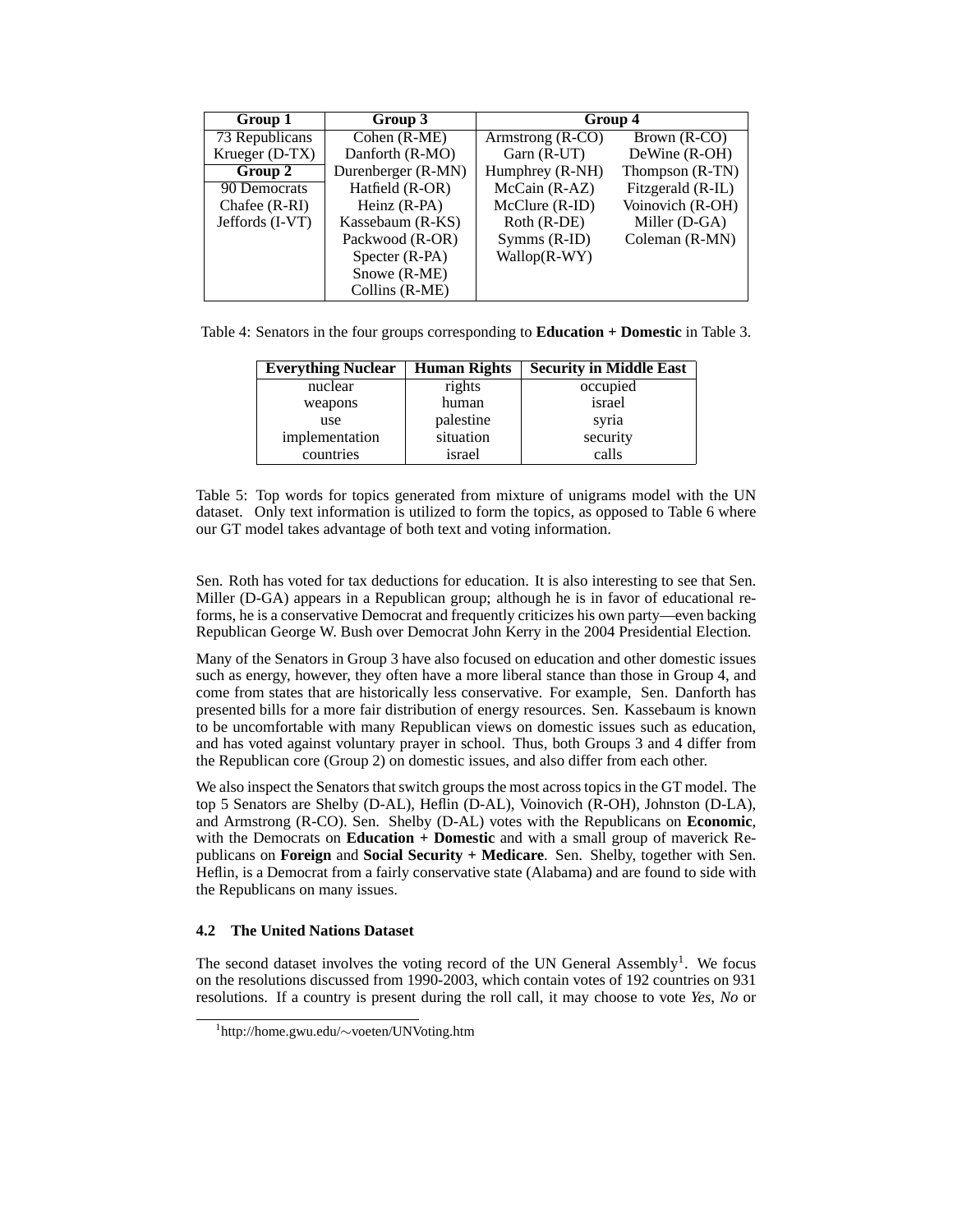| G                       | <b>Nuclear Nonproliferation</b> | <b>Nuclear Arms Race</b>  | <b>Human Rights</b> |
|-------------------------|---------------------------------|---------------------------|---------------------|
| $\overline{\mathrm{R}}$ | nuclear                         | nuclear                   | rights              |
| O                       | states                          | arms                      | human               |
| U                       | united                          | prevention                | palestine           |
| $\mathbf P$             | weapons                         | race                      | occupied            |
| $\downarrow$            | nations                         | space                     | israel              |
|                         | <b>Brazil</b>                   | $\overline{\text{UK}}$    | <b>Brazil</b>       |
|                         | Columbia                        | France                    | Mexico              |
| 1                       | Chile                           | Spain                     | Columbia            |
|                         | Peru                            | Monaco                    | Chile               |
|                         | Venezuela                       | East-Timor                | Peru                |
|                         | <b>USA</b>                      | India                     | Nicaragua           |
|                         | Japan                           | Russia                    | Papua               |
| $\overline{2}$          | Germany                         | Micronesia                | Rwanda              |
|                         | UK                              |                           | Swaziland           |
|                         | Russia                          |                           | Fiji                |
|                         | China                           | Japan                     | <b>USA</b>          |
|                         | India                           | Germany                   | Japan               |
| 3                       | Mexico                          | Italy                     | Germany             |
|                         | <b>Iran</b>                     | Poland                    | UK                  |
|                         | Pakistan                        | Hungary                   | Russia              |
|                         | Kazakhstan                      | $\overline{\text{China}}$ | China               |
|                         | <b>Belarus</b>                  | <b>Brazil</b>             | India               |
| 4                       | Yugoslavia                      | Mexico                    | Indonesia           |
|                         | Azerbaijan                      | Indonesia                 | Thailand            |
|                         | Cyprus                          | Iran                      | Philippines         |
|                         | Thailand                        | $\overline{\text{USA}}$   | <b>Belarus</b>      |
|                         | Philippines                     | <b>Israel</b>             | Turkmenistan        |
| 5                       | Malaysia                        | Palau                     | Azerbaijan          |
|                         | Nigeria                         |                           | Uruguay             |
|                         | Tunisia                         |                           | Kyrgyzstan          |

Table 6: Top words for topics generated from the GT model with the UN dataset as well as the corresponding groups for each topic (column). The countries listed for each group are ordered by their 2005 GDP (PPP).

*Abstain*. Unlike the Senate dataset, a country's vote can have one of three possible values instead of two. Because we parameterize agreement and not the votes themselves, this 3 value setting does not require any change to our model. In experiments with this dataset, we use a weighting factor 500 for text (adjusting the likelihood of text by a power of 500 so as to make it comparable with the likelihood of pairs of votes for each resolution). We cluster this dataset into 3 topics and 5 groups (chosen somewhat arbitrarily).

The most probable words in each topic from the mixture of unigrams model is shown in Table 5. For example, **Everything Nuclear** constitutes all resolutions that have anything to do with the use of nuclear technology, including nuclear weapons. Comparing these with topics generated from the GT model shown in Table 6, we see that the GT model splits the discussion about nuclear technology into two separate topics, **Nuclear Nonproliferation** (generally about countries obtaining nuclear weapons and management of nuclear waste), and **Nuclear Arms Race** (focused on the historic arms race between Russia and the US, and preventing a nuclear arms race in outer space). These two issues had drastically different voting patterns in the UN, as can be seen in the contrasting group structure for those topics in Table 6. Thus, again, the GT model is able to discover more salient topics—topics